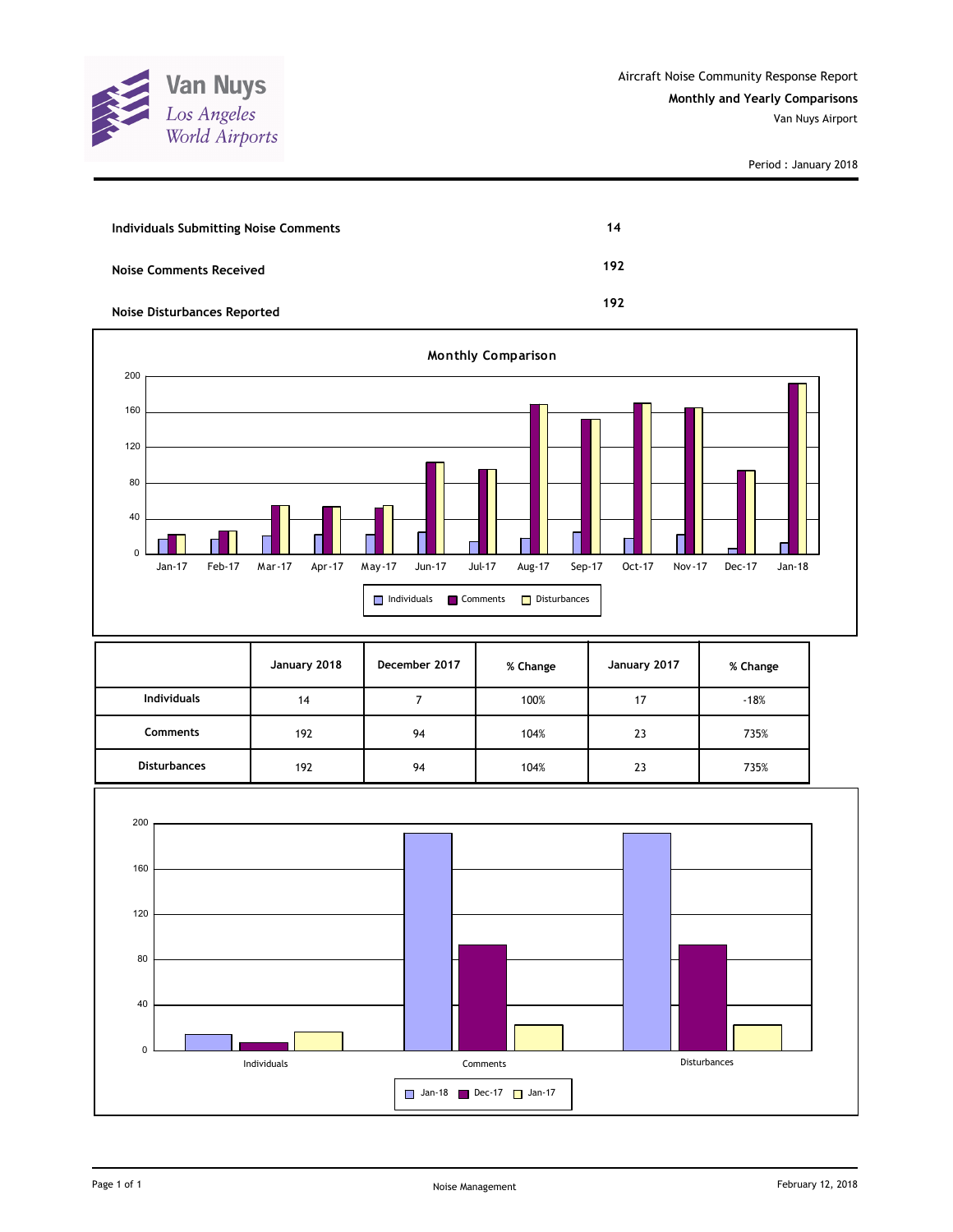

|                     | Day<br>$(7:00 \text{ am} - 7:00 \text{ pm})$ | Evening<br>$(7:00 \text{ pm} - 10:00 \text{ pm})$ | Night<br>$(10:00 \text{ pm} - 7:00 \text{ am})$ |
|---------------------|----------------------------------------------|---------------------------------------------------|-------------------------------------------------|
| <b>Comments</b>     | 23                                           | 21                                                | 148                                             |
| <b>Disturbances</b> | 20                                           | 19                                                | 153                                             |



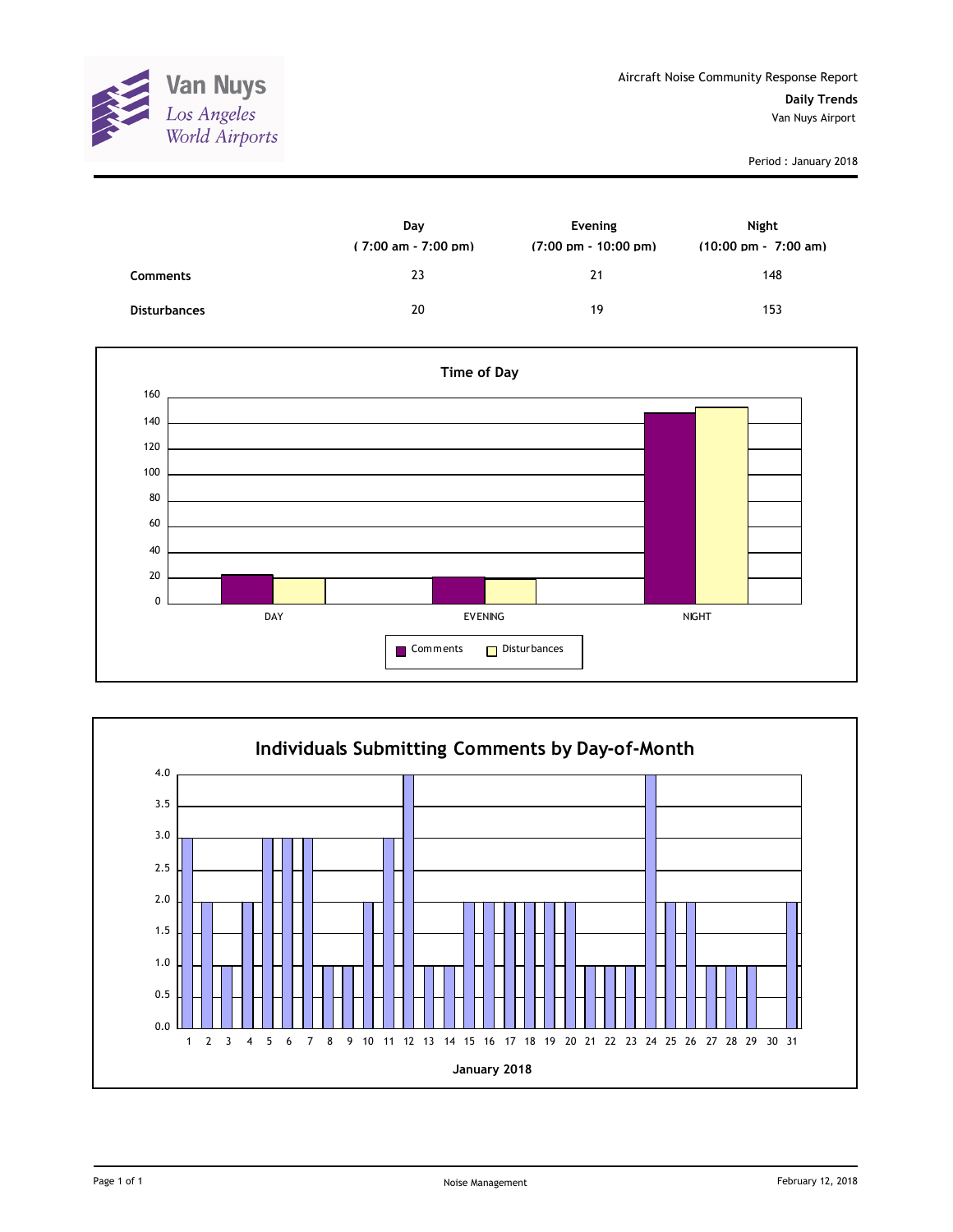

| City               | <b>Individuals</b> | Comments       | Percentage of Comments**                          |        |
|--------------------|--------------------|----------------|---------------------------------------------------|--------|
| Encino             | 2                  | 3              | $2\%$                                             |        |
| Lake Balboa        |                    | $\overline{7}$ | $4\%$                                             |        |
| Los Angeles        |                    | 1              | $< 1\%$                                           |        |
| North Hills        | 1                  | 20             | $10\%$                                            |        |
| Northridge         |                    | 1              | $< 1\%$                                           |        |
| Sherman Oaks       |                    | 1              | $< 1\%$                                           |        |
| <b>Studio City</b> | 1                  | $\mathbf{1}$   | $< 1\%$                                           |        |
| Unknown            |                    | 1              | $~1\%$                                            |        |
| Van Nuys           | 5                  | 157            | 82%                                               |        |
| <b>TOTAL</b>       | 14                 | 192            | 0<br>40<br>50<br>10<br>20<br>30<br>60<br>70<br>80 | 90 100 |

| <b>Individuals</b>                    | Comments | Percentage of Comments**                    |                 |
|---------------------------------------|----------|---------------------------------------------|-----------------|
| *One Individual (Van Nuys)            | 150      | 78%                                         |                 |
| *One Individual (North Hills)         | 20       | 10%                                         |                 |
| *One Individual (Lake Balboa)         |          | $4\%$                                       |                 |
| Individuals Reporting 2 To 5 Comments | 6        | $3\%$                                       |                 |
| Individuals Reporting One Comment     | 9        | $5\%$                                       |                 |
| <b>TOTAL</b><br>Individuals: 14       | 192      | 40<br>50<br>0<br>20<br>30<br>60<br>70<br>10 | 80<br>90<br>100 |

\* One individual reporting 6 or more comments shown by city.

\*\* All percentages are rounded to the nearest whole number.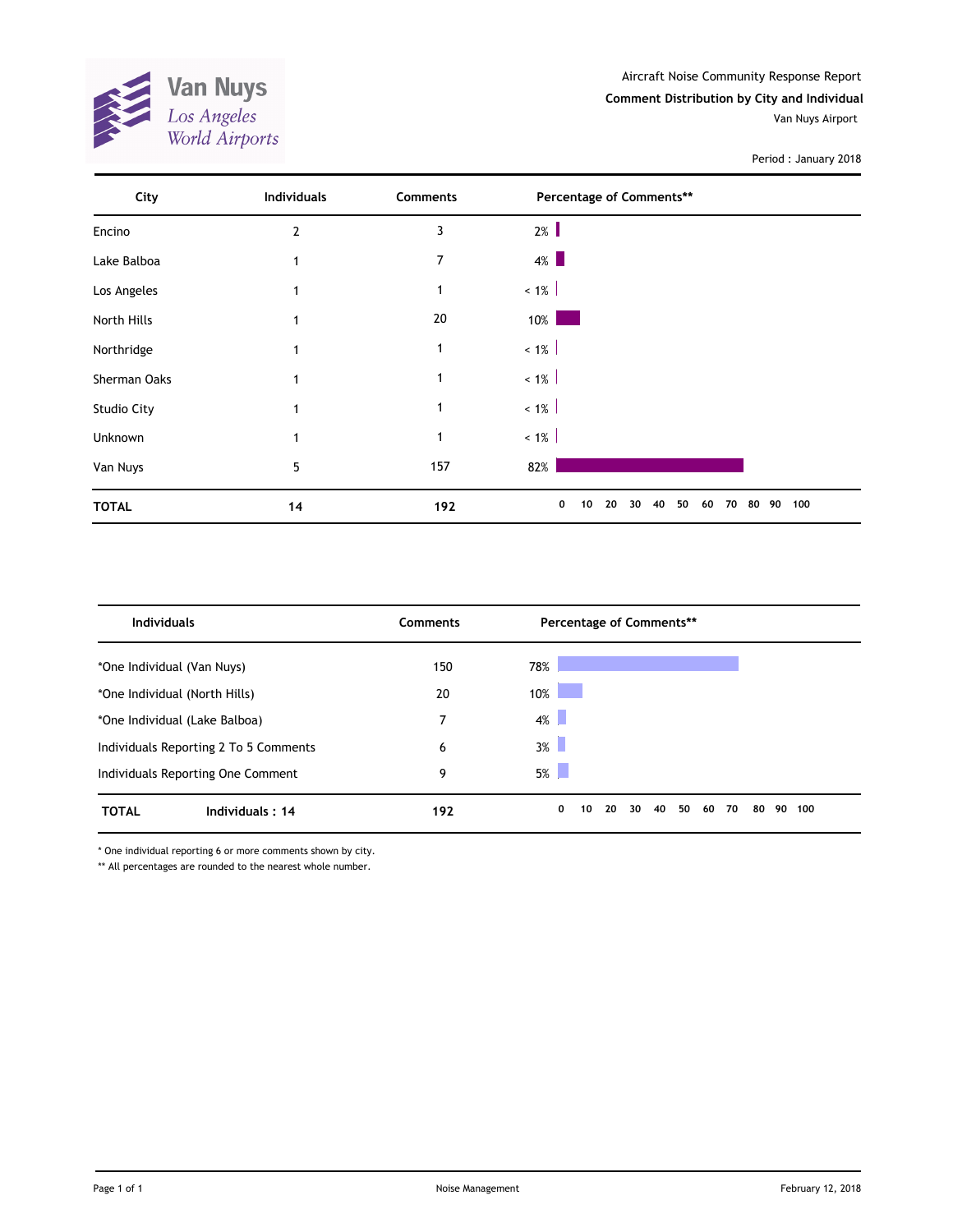

| Type of Disturbance*         | <b>Number of Comments</b> |
|------------------------------|---------------------------|
| Circling                     | 1                         |
| Flying over home             | 6                         |
| Frequency of flights         | 10                        |
| Late night/early morning     | 158                       |
| Low flying                   | 1                         |
| Sustained noise (>5 minutes) | 5                         |
| Unspecified                  | 1                         |
| Unusually loud               | 10                        |
| TOTAL                        | 192                       |



Note: \* As reported by individuals.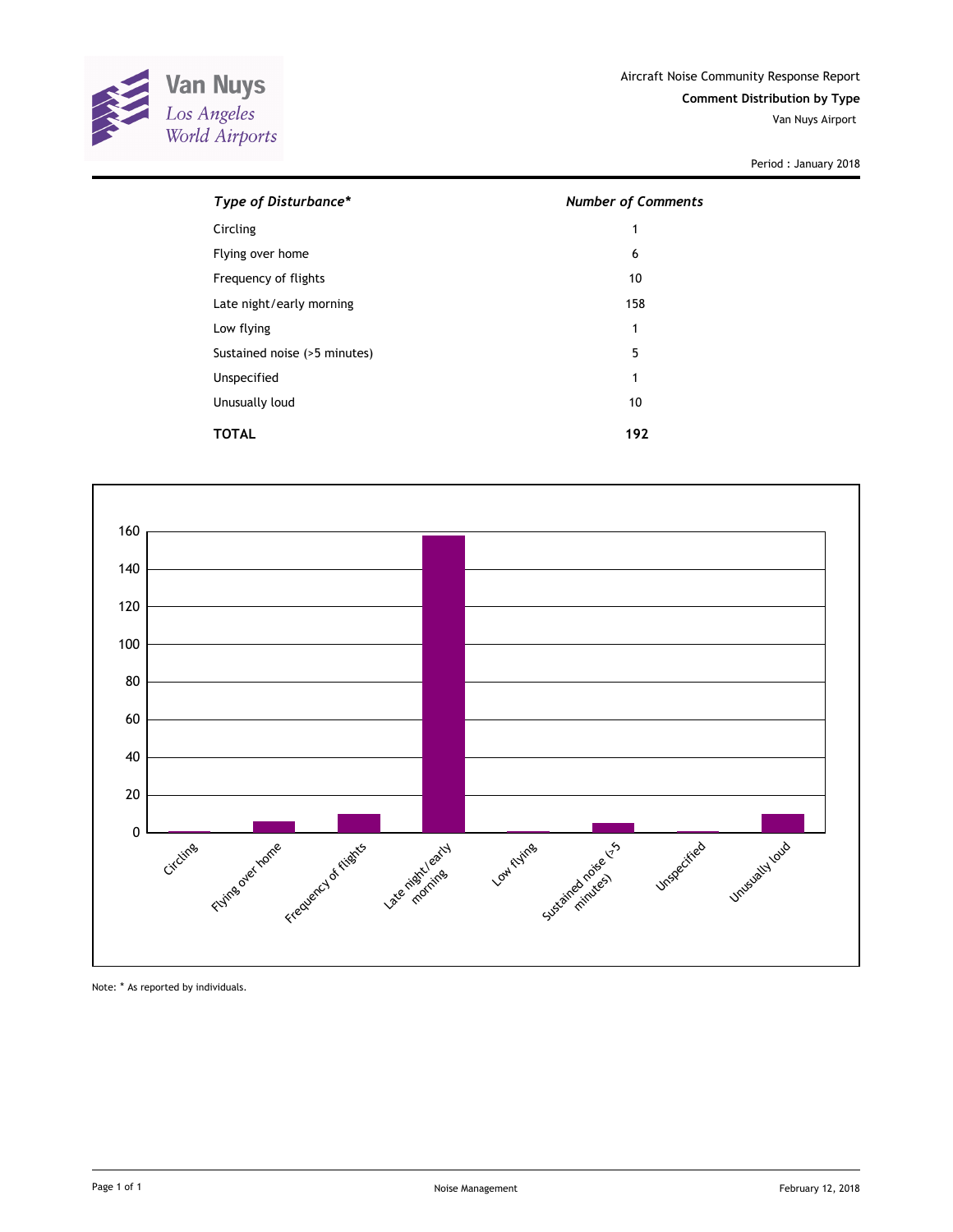

**Noise Comment Details** Aircraft Noise Community Response Report Van Nuys Airport

Period : January 2018

|           | Contact<br>Disturbance |           |           |             |                          |                                                                                              |  |  |
|-----------|------------------------|-----------|-----------|-------------|--------------------------|----------------------------------------------------------------------------------------------|--|--|
| Date      | Time                   | Date      | Time      | City        | Disturbance**            | <b>Findings</b>                                                                              |  |  |
| 1/01/2018 | 12:48 am               | 1/01/2018 | 12:41 am  | Lake Balboa | Late night/early morning | The airplane noise you reported on Monday, January 1, 2018 at 00:41 may have been            |  |  |
|           |                        |           |           |             |                          | attributed to a Gulfstream G-550 that arrived and taxied to the ramp at a Fixed Base         |  |  |
|           |                        |           |           |             |                          | Operator (FBO). The arrival, which was directed and controlled by Federal Aviation           |  |  |
|           |                        |           |           |             |                          | Administration (FAA) SoCal Air Traffic Controllers (ATC), was consistent with normal Van     |  |  |
|           |                        |           |           |             |                          | Nuys Airport (VNY) arrival operations. Other causes to the rumbling/vibration noises         |  |  |
|           |                        |           |           |             |                          | you observed may be also be related to operation of Auxiliary Power Units (APUs) on          |  |  |
|           |                        |           |           |             |                          | aircraft. The APU is often used instead of fully powering-up the aircraft's jet engines      |  |  |
|           |                        |           |           |             |                          | by personnel to prepare an aircraft for all aspects of the flight, including preflight       |  |  |
|           |                        |           |           |             |                          | checks and making the necessary mechanical adjustments mandatory under FAA                   |  |  |
|           |                        |           |           |             |                          | regulations. Note that VNY continually reaches out to aircraft operators urging them         |  |  |
|           |                        |           |           |             |                          | to position their aircraft away from residential areas while engines or APU's are            |  |  |
|           |                        |           |           |             |                          | engaged. However, odors do drift out into some neighborhoods when wind conditions            |  |  |
|           |                        |           |           |             |                          | and other weather phenomena exist. Concerns regarding air quality issues can be              |  |  |
|           |                        |           |           |             |                          | addressed by the South Coast Air Quality Management District by writing to SCAQMD            |  |  |
|           |                        |           |           |             |                          | Headquarters, 21865 Copley Drive, Diamond Bar, CA 91765. Lastly, please keep in mind         |  |  |
|           |                        |           |           |             |                          | that local weather and atmospheric conditions can have an effect on the aircraft noise       |  |  |
|           |                        |           |           |             |                          | that reaches the adjacent communities. Under poor weather conditions, departure              |  |  |
|           |                        |           |           |             |                          | back-blast and arrival reverse-thrust noise can sometimes travel further since the           |  |  |
|           |                        |           |           |             |                          | sounds associated with aircraft operations are amplified. Airports do not control            |  |  |
|           |                        |           |           |             |                          | aircraft in flight. The FAA has ultimate authority over aircraft and regulates virtually all |  |  |
|           |                        |           |           |             |                          | aviation activity. This includes takeoffs, landings, altitudes and direction of flight with  |  |  |
|           |                        |           |           |             |                          | the major emphasis on safety. The FAA may be contacted by writing to FAA                     |  |  |
|           |                        |           |           |             |                          | Western-Pacific Region, P.O. Box 92007, Los Angeles, CA 90009 for further                    |  |  |
|           |                        |           |           |             |                          | information.                                                                                 |  |  |
| 1/02/2018 | $4:01$ am              | 1/02/2018 | $4:00$ am | Van Nuys    | Late night/early morning | The jet aircraft you reported on Tuesday, January 2, 2018 at 04:00 was a Gulfstream          |  |  |
|           |                        |           |           |             |                          | G-IVSP that departed from Van Nuys Airport (VNY) under the control and direction of          |  |  |
|           |                        |           |           |             |                          | Federal Aviation Administration (FAA) SoCal Air Traffic Controllers (ATC). There were no     |  |  |
|           |                        |           |           |             |                          | arrivals at the period you selected $(4:00 +/- 1$ hour). This departure was consistent       |  |  |
|           |                        |           |           |             |                          | with normal VNY departure operations and procedures and was not in violation of any          |  |  |
|           |                        |           |           |             |                          |                                                                                              |  |  |

Note : Investigation currently limited to a maximum of five comments per individual per month.

\* Comments exceeding monthly limit are not investigated and are not shown.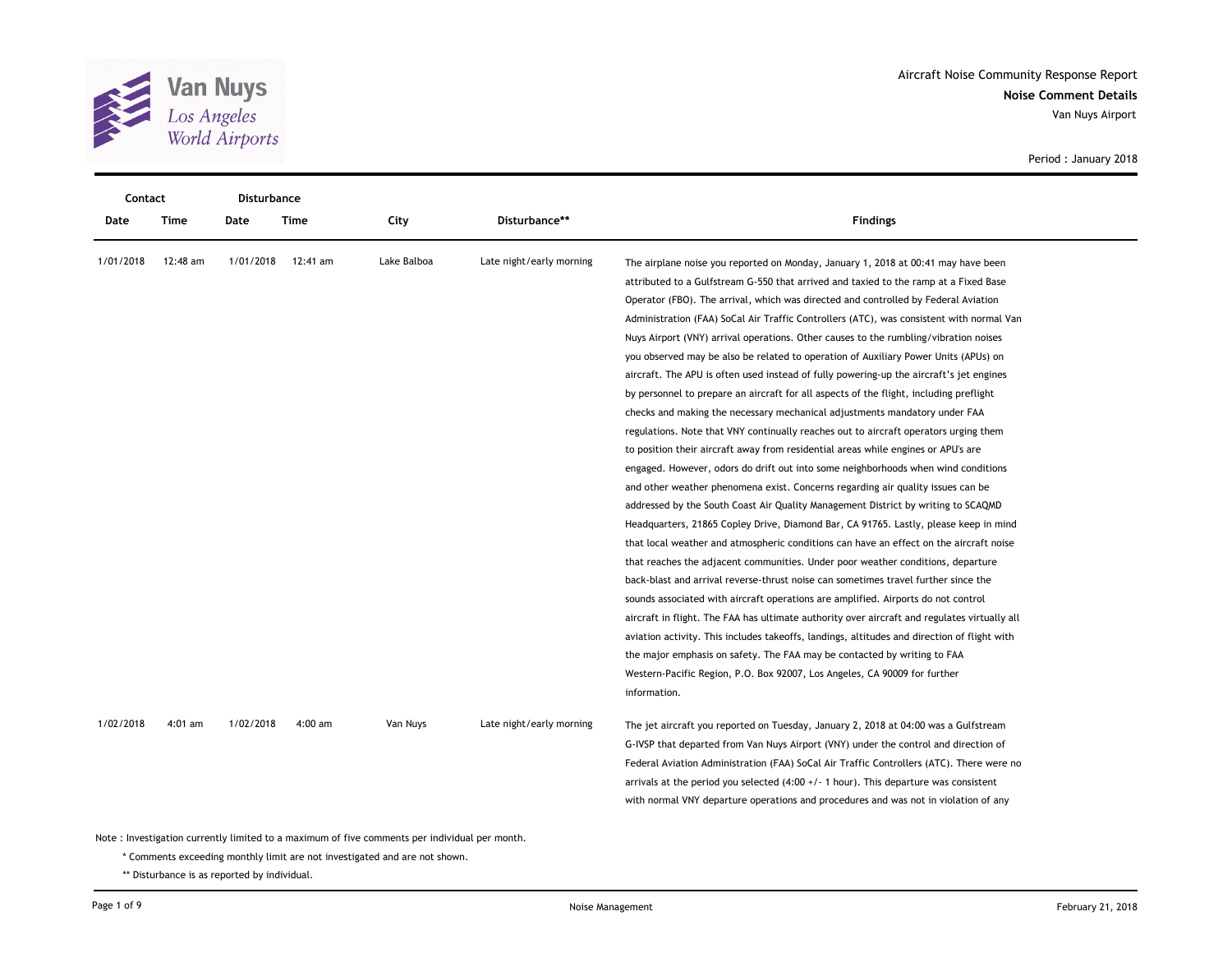|           | Contact                                                                                        |           | Disturbance |             |                          |                                                                                             |  |  |  |  |
|-----------|------------------------------------------------------------------------------------------------|-----------|-------------|-------------|--------------------------|---------------------------------------------------------------------------------------------|--|--|--|--|
| Date      | Time                                                                                           | Date      | Time        | City        | Disturbance              | <b>Findings</b>                                                                             |  |  |  |  |
|           |                                                                                                |           |             |             |                          | federal or local city regulations, such as the VNY Curfew Ordinance. For more               |  |  |  |  |
|           |                                                                                                |           |             |             |                          | information on the VNY Curfew Ordinance, please visit www.lawa.org/vnynoise.                |  |  |  |  |
|           |                                                                                                |           |             |             |                          | Additionally, please refer to the Noise Management "quick facts" for a brief list of        |  |  |  |  |
|           |                                                                                                |           |             |             |                          | enforcement and regulatory actions VNY "can" and "cannot do," related to FAA                |  |  |  |  |
|           |                                                                                                |           |             |             |                          | regulations and local City Ordinances. The quick facts may be found online under the        |  |  |  |  |
|           |                                                                                                |           |             |             |                          | "Noise Management - Quick Facts" link at www.lawa.org/VNYNoise/. Lastly, airports do        |  |  |  |  |
|           |                                                                                                |           |             |             |                          | not have jurisdiction on aircraft in flight. The FAA has ultimate authority over aircraft   |  |  |  |  |
|           |                                                                                                |           |             |             |                          | flight patterns and regulates virtually all aviation activity with the major emphasis on    |  |  |  |  |
|           |                                                                                                |           |             |             |                          | safety. The FAA may be contacted by writing to FAA Western-Pacific Region, P.O. Box         |  |  |  |  |
|           |                                                                                                |           |             |             |                          | 92007, Los Angeles, CA 90009 for further information.                                       |  |  |  |  |
| 1/03/2018 | $9:22$ pm                                                                                      | 1/03/2018 | $9:20$ pm   | North Hills | Frequency of flights     | The jet aircraft you reported on Wednesday, January 3, 2018 at 21:20 was a Global           |  |  |  |  |
|           |                                                                                                |           |             |             |                          | 5000 that arrived to Van Nuys Airport (VNY) under the control and direction of Federal      |  |  |  |  |
|           |                                                                                                |           |             |             |                          | Aviation Administration (FAA) Air Traffic Controllers (ATC). The arrival was consistent     |  |  |  |  |
|           |                                                                                                |           |             |             |                          | with normal VNY arrival operations during Southerly Operations, the predominant             |  |  |  |  |
|           |                                                                                                |           |             |             |                          | operating condition at VNY. Additionally, this specific arrival was not in violation of any |  |  |  |  |
|           |                                                                                                |           |             |             |                          | federal or local city regulations, such as the VNY Curfew Ordinance. For more               |  |  |  |  |
|           |                                                                                                |           |             |             |                          | information on the VNY Curfew Ordinance, please visit www.lawa.org/vnynoise.                |  |  |  |  |
|           |                                                                                                |           |             |             |                          | Additionally, please refer to the Noise Management "quick facts" for a brief list of        |  |  |  |  |
|           |                                                                                                |           |             |             |                          | enforcement and regulatory actions VNY "can" and "cannot do," related to FAA                |  |  |  |  |
|           |                                                                                                |           |             |             |                          | regulations and local City Ordinances. The quick facts may be found online under the        |  |  |  |  |
|           |                                                                                                |           |             |             |                          | "Noise Management - Quick Facts" link at www.lawa.org/VNYNoise/. Lastly, airports do        |  |  |  |  |
|           |                                                                                                |           |             |             |                          | not have jurisdiction on aircraft in flight. The FAA has ultimate authority over aircraft   |  |  |  |  |
|           |                                                                                                |           |             |             |                          | flight patterns and regulates virtually all aviation activity with the major emphasis on    |  |  |  |  |
|           |                                                                                                |           |             |             |                          | safety. The FAA may be contacted by writing to FAA Western-Pacific Region, P.O. Box         |  |  |  |  |
|           |                                                                                                |           |             |             |                          | 92007, Los Angeles, CA 90009 for further information.                                       |  |  |  |  |
| 1/04/2018 | $1:33$ am                                                                                      | 1/04/2018 | $1:30$ am   | Lake Balboa | Late night/early morning | The jet aircraft you reported on Thursday, January 4, 2018 at 01:30 was a Gulfstream        |  |  |  |  |
|           |                                                                                                |           |             |             |                          | G-450 that arrived to Van Nuys Airport (VNY) under the control and direction of             |  |  |  |  |
|           |                                                                                                |           |             |             |                          | Federal Aviation Administration (FAA) SoCal Air Traffic Controllers (ATC). There were no    |  |  |  |  |
|           |                                                                                                |           |             |             |                          | departures during the period you selected $(01:30 +/- 1$ hour). The noise associated        |  |  |  |  |
|           |                                                                                                |           |             |             |                          | with this arrival was most likely from employment of the thrust-reversers utilized by       |  |  |  |  |
|           |                                                                                                |           |             |             |                          | the pilot to slow the aircraft down safely. This arrival was consistent with normal VNY     |  |  |  |  |
|           |                                                                                                |           |             |             |                          | arrival operations and procedures and was not in violation of any federal or local city     |  |  |  |  |
|           |                                                                                                |           |             |             |                          | regulations. Please refer to the Noise Management "quick facts" for a brief list of         |  |  |  |  |
|           |                                                                                                |           |             |             |                          | enforcement and regulatory actions VNY "can" and "cannot do," related to FAA                |  |  |  |  |
|           | Note : Investigation currently limited to a maximum of five comments per individual per month. |           |             |             |                          |                                                                                             |  |  |  |  |

\* Comments exceeding monthly limit are not investigated and are not shown.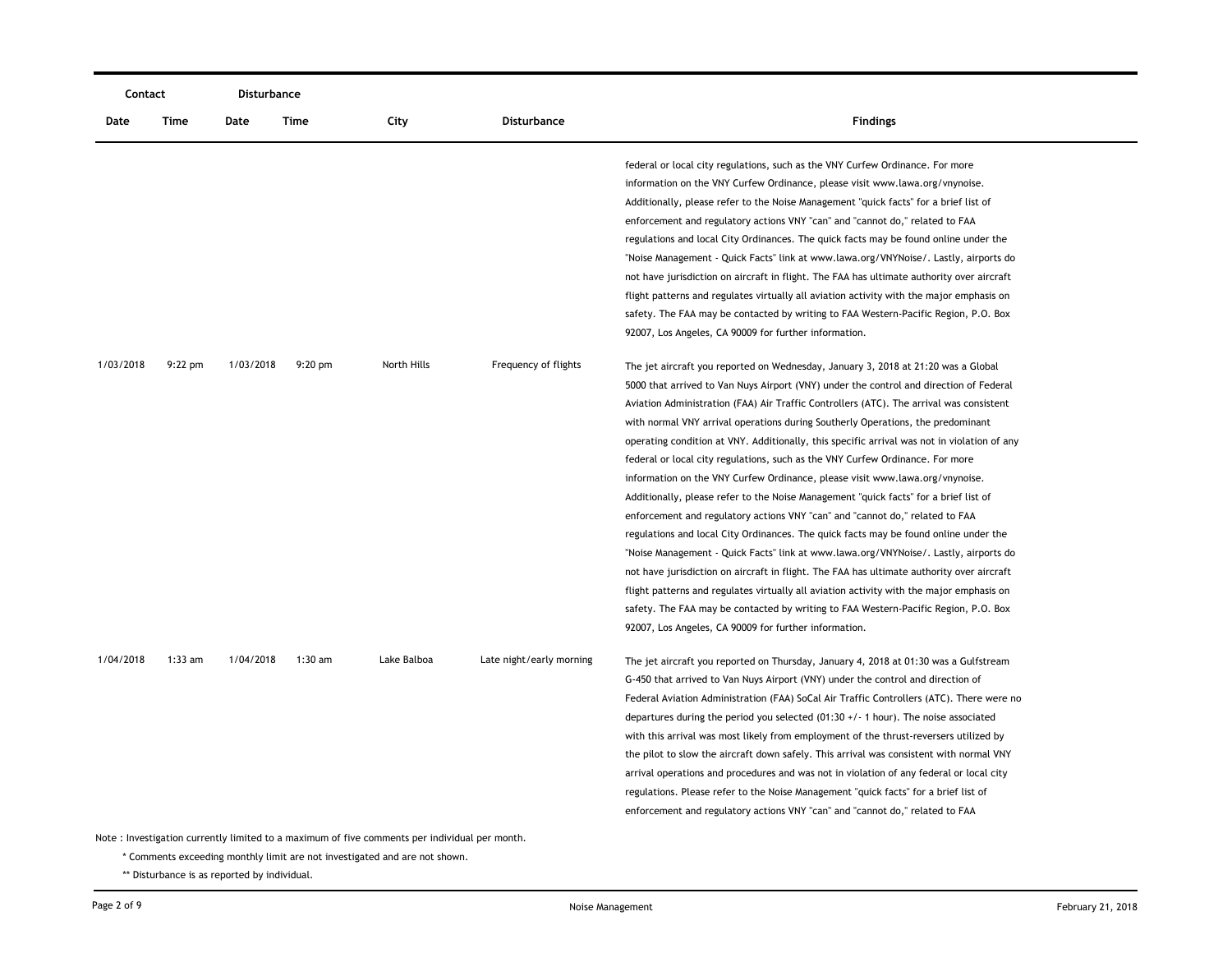| Contact   |            | Disturbance |            |             |                          |                                                                                                                                                                                                                                                                                                                                                                                                                                                                                                                                                                                                                                                                                                                                                                                                                                                                                                                                                                                                                                                                                   |
|-----------|------------|-------------|------------|-------------|--------------------------|-----------------------------------------------------------------------------------------------------------------------------------------------------------------------------------------------------------------------------------------------------------------------------------------------------------------------------------------------------------------------------------------------------------------------------------------------------------------------------------------------------------------------------------------------------------------------------------------------------------------------------------------------------------------------------------------------------------------------------------------------------------------------------------------------------------------------------------------------------------------------------------------------------------------------------------------------------------------------------------------------------------------------------------------------------------------------------------|
| Date      | Time       | Date        | Time       | City        | Disturbance              | <b>Findings</b>                                                                                                                                                                                                                                                                                                                                                                                                                                                                                                                                                                                                                                                                                                                                                                                                                                                                                                                                                                                                                                                                   |
|           |            |             |            |             |                          | regulations and local City Ordinances. The quick facts may be found online under the<br>"Noise Management - Quick Facts" link at www.lawa.org/VNYNoise/. Please note, VNY<br>does not have control of flight schedules which are a function of supply and demand<br>from the flying public. Airports also do not have jurisdiction over aircraft in flight. The<br>FAA has ultimate authority over aircraft flight patterns and regulates virtually all<br>aviation activity with the major emphasis on safety. The FAA may be contacted by<br>writing to FAA Western-Pacific Region, P.O. Box 92007, Los Angeles, CA 90009 for<br>further information.                                                                                                                                                                                                                                                                                                                                                                                                                           |
| 1/04/2018 | $10:06$ pm | 1/04/2018   | $10:05$ pm | Van Nuys    | Late night/early morning | The "loud squealing constant noise" that you referenced on Thursday, January 4, 2018<br>at 22:05 may have been associated with a Falcon 2000 (F2TH) arrival when the flight<br>crew employed the aircraft's thrust-reversers, which are used to slow the aircraft<br>down safely. Additional noise may be related to the use of Auxiliary Power Units (APU).<br>The APU is used instead of powering-up the aircraft's jet engines. Personnel working on<br>their aircraft use the APUs as a power source enabling them to prepare for all aspects<br>of the flight, including preflight checks and making the necessary mechanical<br>adjustments.                                                                                                                                                                                                                                                                                                                                                                                                                                |
| 1/05/2018 | 11:07 pm   | 1/05/2018   | 11:05 pm   | Lake Balboa | Late night/early morning | The aircraft that you reported on Friday, January 5, 2018 at 23:05 was conducting a<br>Medevac Operation (Lifeguard-Life Saving Operation). This departure was under the<br>direction and control of the Federal Aviation Administration (FAA) SoCal Air Traffic<br>Controllers (ATC). This aircraft operation complied with all City of Los Angeles and<br>Federal regulations/laws and was consistent with normal VNY departure operations.                                                                                                                                                                                                                                                                                                                                                                                                                                                                                                                                                                                                                                     |
| 1/06/2018 | 12:04 am   | 1/06/2018   | 12:01 am   | Lake Balboa | Late night/early morning | The aircraft you reported on Saturday, January 6, 2018 at 00:01 was a Gulfstream G-IV<br>that departed from VNY under the direction and control of the Federal Aviation<br>Administration (FAA) SoCal Departure Air Traffic Controllers (ATC). This departure was<br>to the north and took-off from runway 34L. The departure from 34L was consistent<br>with normal VNY northerly departure procedures and complied with all City of Los<br>Angeles and Federal regulations/laws. Whenever northerly winds occur, all aircraft<br>arrivals and departures are directed to head north into the wind due to aircraft safety<br>requirements, and to maximize aircraft performance during takeoffs and landings.<br>During these conditions, the FAA Controllers conduct Northerly Operations at VNY,<br>which is the opposite direction from Southerly Operations that is normally utilized.<br>Please note, VNY does not have control of flight schedules which are function of supply<br>and demand from the flying public. Airports also do not have jurisdiction over aircraft |

\* Comments exceeding monthly limit are not investigated and are not shown.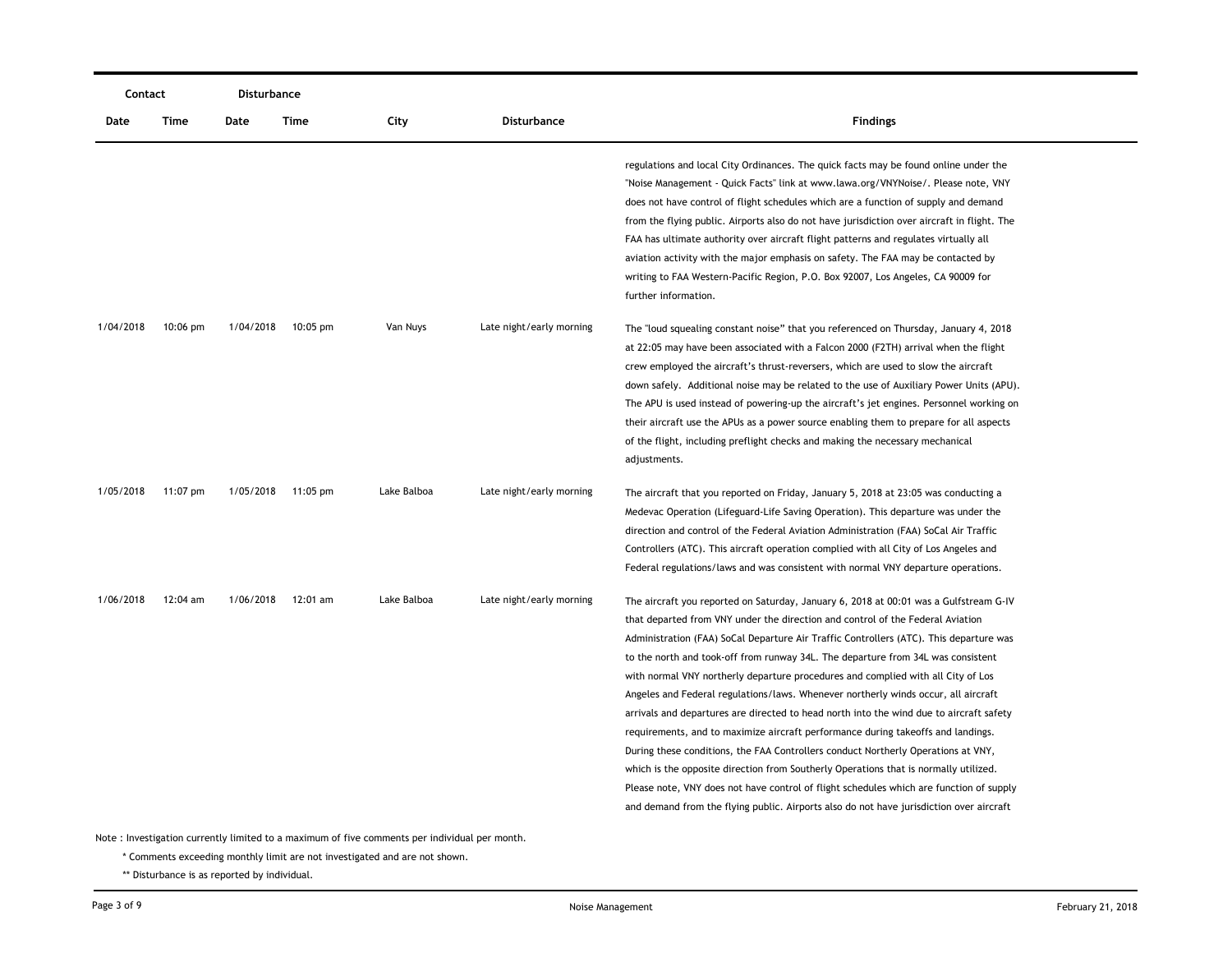| Contact   |           | Disturbance |           |              |                    |                                                                                                                                                                                                                                                                                                                                                                                                                                                                                                                                                                                                                                                                                                                                                                                                                                                                                                                                                                                                                                                                                                                                                                                                                                                                                                                                                                                                                                                                                                                                                                                                                                                                 |
|-----------|-----------|-------------|-----------|--------------|--------------------|-----------------------------------------------------------------------------------------------------------------------------------------------------------------------------------------------------------------------------------------------------------------------------------------------------------------------------------------------------------------------------------------------------------------------------------------------------------------------------------------------------------------------------------------------------------------------------------------------------------------------------------------------------------------------------------------------------------------------------------------------------------------------------------------------------------------------------------------------------------------------------------------------------------------------------------------------------------------------------------------------------------------------------------------------------------------------------------------------------------------------------------------------------------------------------------------------------------------------------------------------------------------------------------------------------------------------------------------------------------------------------------------------------------------------------------------------------------------------------------------------------------------------------------------------------------------------------------------------------------------------------------------------------------------|
| Date      | Time      | Date        | Time      | City         | <b>Disturbance</b> | <b>Findings</b>                                                                                                                                                                                                                                                                                                                                                                                                                                                                                                                                                                                                                                                                                                                                                                                                                                                                                                                                                                                                                                                                                                                                                                                                                                                                                                                                                                                                                                                                                                                                                                                                                                                 |
|           |           |             |           |              |                    | in flight. The FAA has ultimate authority over aircraft flight patterns and regulates<br>virtually all aviation activity with the major emphasis on safety. The FAA may be<br>contacted by writing to FAA Western-Pacific Region, P.O. Box 92007, Los Angeles, CA<br>90009 for further information.                                                                                                                                                                                                                                                                                                                                                                                                                                                                                                                                                                                                                                                                                                                                                                                                                                                                                                                                                                                                                                                                                                                                                                                                                                                                                                                                                             |
| 1/06/2018 | $5:58$ am | 1/06/2018   | $5:50$ am | Northridge   | Flying over home   | The aircraft that you reported on Saturday, January 6, 2018 at 05:50 was departure<br>from Van Nuys Airport (VNY) conducting a Medevac Operation (Lifeguard-Life Saving<br>Operation). This departure was under the direction and control of the Federal Aviation<br>Administration (FAA) SoCal Air Traffic Controllers (ATC) and complied with all City of Los<br>Angeles and Federal regulations/laws, including the VNY Curfew Regulation. The VNY<br>Curfew only prohibits the DEPARTURE of older, louder Stage 2 aircraft exceeding a<br>specified noise level established in an FAA Advisory Circular between 2200 (10 pm) and<br>0700 (7 am) the following day. Please note that this "partial" curfew does not prohibit<br>any aircraft from landing nor does it prohibit newer Stage 3 or Stage 4 aircraft from<br>departing VNY. Additionally, helicopters, medical life-flights (as was the case in this<br>instance), military or other government owned/operated aircraft involved in law<br>enforcement, emergency response, fire or rescue operations are exempt from the<br>curfew. The full text of the Ordinance can be viewed on line at:<br>www.lawa.org/VNYNoise/ and clicking on "Documents," then selecting "Noise<br>Abatement and Curfew Regulation" in the blue box. Lastly, please refer to the VNY<br>Noise Management "quick facts" for a brief list of enforcement and regulatory actions<br>VNY "can" and "cannot do," related to FAA regulations and local City Ordinances. The<br>quick facts and the City Curfew Ordinance may be found online under the "Noise"<br>Management - Quick Facts" link at www.lawa.org/VNYNoise/. |
| 1/07/2018 | $3:28$ am | 1/07/2018   | $3:19$ am | Sherman Oaks | Flying over home   | The jet aircraft you reported on Sunday, January 7, 2018 at 03:28 was a departure<br>from Hollywood-Burbank Airport (BUR) and was not associated with Van Nuys Airport<br>(VNY) operations. Please contact the BUR Hotline at (800) 441-0409 for further<br>information regarding this flight. Please note, airports do not have control of flight<br>schedules; the frequency and timing of arrivals and departures at VNY, or at any other<br>airport, are primarily dictated by the flying public. Airports also do jurisdiction over<br>aircraft in flight. The FAA has ultimate authority over aircraft flight patterns and<br>regulates virtually all aviation activity with the major emphasis on safety. The FAA may<br>be contacted by writing to FAA Western-Pacific Region, P.O. Box 92007, Los Angeles,<br>CA 90009 for further information.                                                                                                                                                                                                                                                                                                                                                                                                                                                                                                                                                                                                                                                                                                                                                                                                        |

\* Comments exceeding monthly limit are not investigated and are not shown.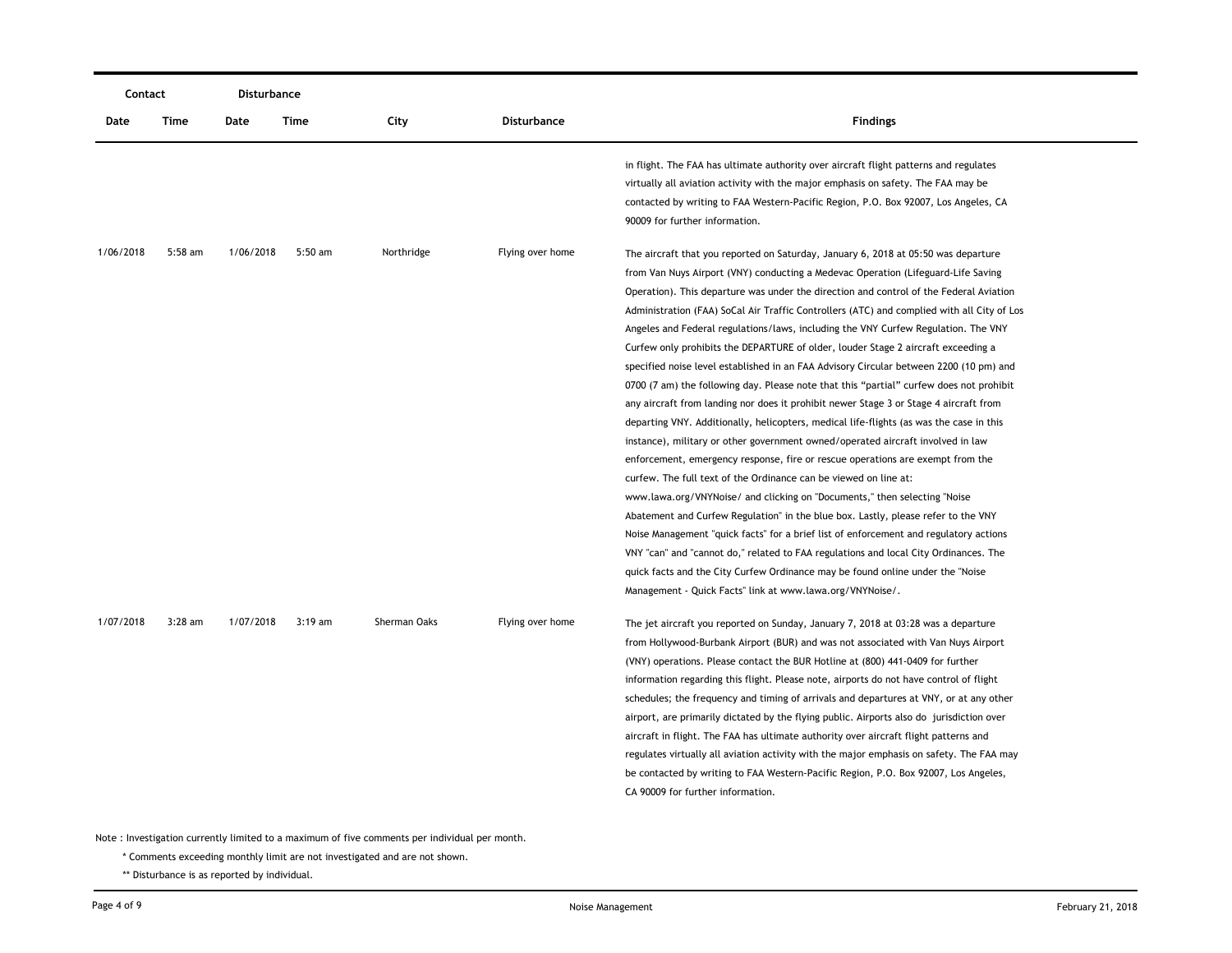|           | Contact            |           | Disturbance |          |                              |                                                                                                                                                                                                                                                                                                                                                                                                                                                                                                                                                                                                                                                                                                                                                                                                                                                                                                                                                                                                                                                                                                      |
|-----------|--------------------|-----------|-------------|----------|------------------------------|------------------------------------------------------------------------------------------------------------------------------------------------------------------------------------------------------------------------------------------------------------------------------------------------------------------------------------------------------------------------------------------------------------------------------------------------------------------------------------------------------------------------------------------------------------------------------------------------------------------------------------------------------------------------------------------------------------------------------------------------------------------------------------------------------------------------------------------------------------------------------------------------------------------------------------------------------------------------------------------------------------------------------------------------------------------------------------------------------|
| Date      | <b>Time</b>        | Date      | Time        | City     | <b>Disturbance</b>           | <b>Findings</b>                                                                                                                                                                                                                                                                                                                                                                                                                                                                                                                                                                                                                                                                                                                                                                                                                                                                                                                                                                                                                                                                                      |
| 1/07/2018 | $10:32 \text{ pm}$ | 1/07/2018 | 10:31 pm    | Van Nuys | Late night/early morning     | The VNY Curfew only prohibits the DEPARTURE of older, louder Stage 2 aircraft<br>exceeding a specified noise level established in an FAA Advisory Circular between 2200<br>and 0700 the following day. It is important to note that this "partial" curfew does not<br>prohibit any aircraft from landing nor does it prohibit newer Stage 3 or Stage 4 aircraft<br>from departing VNY. Additionally, helicopters, medical life-flights (lifeguard operations),<br>military or other government owned/operated aircraft involved in law enforcement,<br>emergency response, fire or rescue operations are exempt from the curfew. The full<br>text of the Ordinance can be viewed by visiting www.lawa.org/VNYNoise/ and clicking<br>"Documents," then "Noise Abatement and Curfew Regulation."                                                                                                                                                                                                                                                                                                       |
| 1/11/2018 | $1:16$ am          | 1/11/2018 | $1:12$ am   | Van Nuys | Late night/early morning     | The aircraft noise you reported on Thursday, January 11, 2018 at 01:12 may have been<br>associated with a Citation C-550 arrival to VNY. The aircraft noise associated with the<br>landing was caused by reverse-thrust, which is employed by the flight crew to slow the<br>aircraft down safely. The VNY Curfew only prohibits the DEPARTURE of older, louder<br>Stage 2 aircraft exceeding a specified noise level established in an FAA Advisory<br>Circular between 2200 and 0700 the following day. It is important to note that this<br>"partial" curfew does not prohibit any aircraft from landing nor does it prohibit newer<br>Stage 3 or Stage 4 aircraft from departing VNY. Additionally, helicopters, medical<br>life-flights (lifeguard operations), military or other government owned/operated<br>aircraft involved in law enforcement, emergency response, fire or rescue operations<br>are exempt from the curfew. The full text of the Ordinance can be viewed by visiting<br>www.lawa.org/VNYNoise/ and clicking "Documents," then "Noise Abatement and<br>Curfew Regulation." |
| 1/11/2018 | $2:47$ am          | 1/11/2018 | 2:47 am     | Van Nuys | Sustained noise (>5 minutes) | The aircraft noise you reported on Thursday, January 11, 2018 at 02:47 may have been<br>associated with a VNY arrival of Global 5000 and its subsequent taxi to the Fixed Base<br>Operator (FBO). The extended noise you observed may have been the flight crew<br>stepping the aircraft through its shut-down procedure which could include starting the<br>Auxiliary Power Unit (APU). APU's are used as a power source enabling personnel to<br>prepare for all aspects of the flight, including preflight checks and post flight checks)<br>and making the necessary mechanical adjustments. APUs are employed as an<br>alternative of using the aircraft's noisier main jet engines.                                                                                                                                                                                                                                                                                                                                                                                                            |
| 1/11/2018 | $6:05$ am          | 1/11/2018 | $6:02$ am   | Van Nuys | Late night/early morning     | The aircraft that you reported on Thursday, January 11, 2018 at 06:02 was the arrival<br>of a Medevac Operation (Lifeguard-Life Saving Operation) at Van Nuys Airport (VNY)<br>under the direction and control of the Federal Aviation Administration (FAA) SoCal Air                                                                                                                                                                                                                                                                                                                                                                                                                                                                                                                                                                                                                                                                                                                                                                                                                                |

\* Comments exceeding monthly limit are not investigated and are not shown.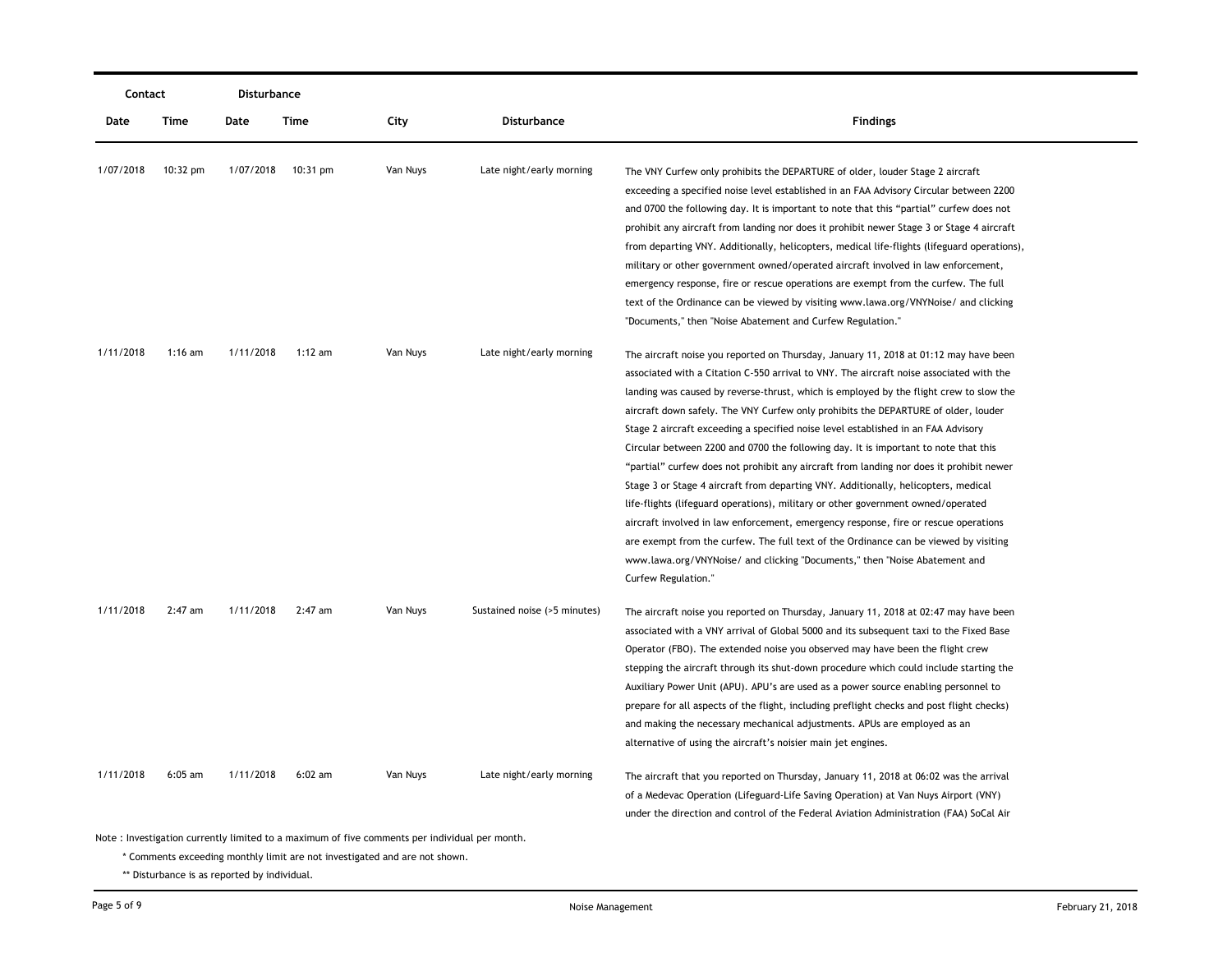| Contact   |           | Disturbance |                    |          |                          |                                                                                                                                                                                                                                                                                                                                                                                                                                                                                                                                                                                                                                                                                                                                                                                                                                                                                                                                                                                                                                                                                                                                                                                                                                                                                                                                                                                                                                                                                                                                                                                                                                                                                                                                                                                                                                                                                                                                                                                                                                                                              |
|-----------|-----------|-------------|--------------------|----------|--------------------------|------------------------------------------------------------------------------------------------------------------------------------------------------------------------------------------------------------------------------------------------------------------------------------------------------------------------------------------------------------------------------------------------------------------------------------------------------------------------------------------------------------------------------------------------------------------------------------------------------------------------------------------------------------------------------------------------------------------------------------------------------------------------------------------------------------------------------------------------------------------------------------------------------------------------------------------------------------------------------------------------------------------------------------------------------------------------------------------------------------------------------------------------------------------------------------------------------------------------------------------------------------------------------------------------------------------------------------------------------------------------------------------------------------------------------------------------------------------------------------------------------------------------------------------------------------------------------------------------------------------------------------------------------------------------------------------------------------------------------------------------------------------------------------------------------------------------------------------------------------------------------------------------------------------------------------------------------------------------------------------------------------------------------------------------------------------------------|
| Date      | Time      | Date        | <b>Time</b>        | City     | <b>Disturbance</b>       | <b>Findings</b>                                                                                                                                                                                                                                                                                                                                                                                                                                                                                                                                                                                                                                                                                                                                                                                                                                                                                                                                                                                                                                                                                                                                                                                                                                                                                                                                                                                                                                                                                                                                                                                                                                                                                                                                                                                                                                                                                                                                                                                                                                                              |
|           |           |             |                    |          |                          | Traffic Controllers (ATC). This arrival was consistent with VNY arrival procedures and<br>was not in violation of any federal or local city regulations, such as the VNY Curfew<br>Ordinance.                                                                                                                                                                                                                                                                                                                                                                                                                                                                                                                                                                                                                                                                                                                                                                                                                                                                                                                                                                                                                                                                                                                                                                                                                                                                                                                                                                                                                                                                                                                                                                                                                                                                                                                                                                                                                                                                                |
| 1/11/2018 | 11:38 am  |             | 1/11/2018 11:38 am | Van Nuys | Circling                 | The general concern that you referred to on Thursday, January 11, 2018 was regarding<br>helicopter speed and altitude. Van Nuys Airport (VNY) has voluntary helicopter routes<br>that are used to ingress/egress when in the airport's immediate area. In addition,<br>helicopters are restricted to fly no higher than 1300 feet Mean Sea Level (MSL). This is<br>to separate rotorcraft from fixed-wing air traffic. This also means that a helicopter's<br>maximum allowable altitude is approximately 530 feet Above Ground Level (AGL) at its<br>apex. Helicopters, in general do not have altitude nor route restrictions outside an<br>airport's area. For future concerns regarding helicopter operations, please also refer<br>to the recently launched "Los Angeles Helicopter Noise Initiative's Automated<br>Complaint System" by the FAA. The intent of the system is to obtain and analyze a<br>year's worth data to help identify patterns and trends in helicopter operations,<br>improve the understanding of community reaction to helicopter noise, and inform<br>future efforts to develop and implement noise abatement measures. For more<br>information and to submit a complaint to the ACS, please go to<br>http://heli-noise-la.com/webtrak/.Additionally, please refer to the VNY Noise<br>Management "quick facts" for a brief list of enforcement and regulatory actions VNY<br>"can" and "cannot do," related to FAA regulations and local City Ordinances. The quick<br>facts may be found online under the "Noise Management - Quick Facts" link at<br>www.lawa.org/VNYNoise/. Lastly, please note that airports do not have jurisdiction on<br>aircraft in flight. The Federal Aviation Administration has ultimate authority over<br>aircraft flight patterns and regulates virtually all aviation activities. This includes<br>altitudes and direction of flight with the major emphasis on safety. Please contact the<br>FAA by writing to FAA Western-Pacific Region, P.O. Box 92007, Los Angeles, CA 90009<br>for further information. |
| 1/12/2018 | $6:52$ am | 1/12/2018   | $6:50$ am          | Van Nuys | Late night/early morning | The aircraft noise you reported on Thursday, January 12, 2018 at 06:52 may have been<br>associated with a two departures from VNY. A Challenger 350 and a Gulfstream G-IVSP<br>departed runway 16R at 06:25 and 06:49, respectively. Both flights complied with all<br>City of Los Angeles and Federal regulations/laws and were consistent with normal VNY<br>departure operations. Please note that your residence is located approximately 0.25<br>miles due east of the main runway at VNY and is subject to aircraft noise associated<br>with the numerous flights that arrive into and depart from VNY 24/7, 365 days a year.                                                                                                                                                                                                                                                                                                                                                                                                                                                                                                                                                                                                                                                                                                                                                                                                                                                                                                                                                                                                                                                                                                                                                                                                                                                                                                                                                                                                                                          |

\* Comments exceeding monthly limit are not investigated and are not shown.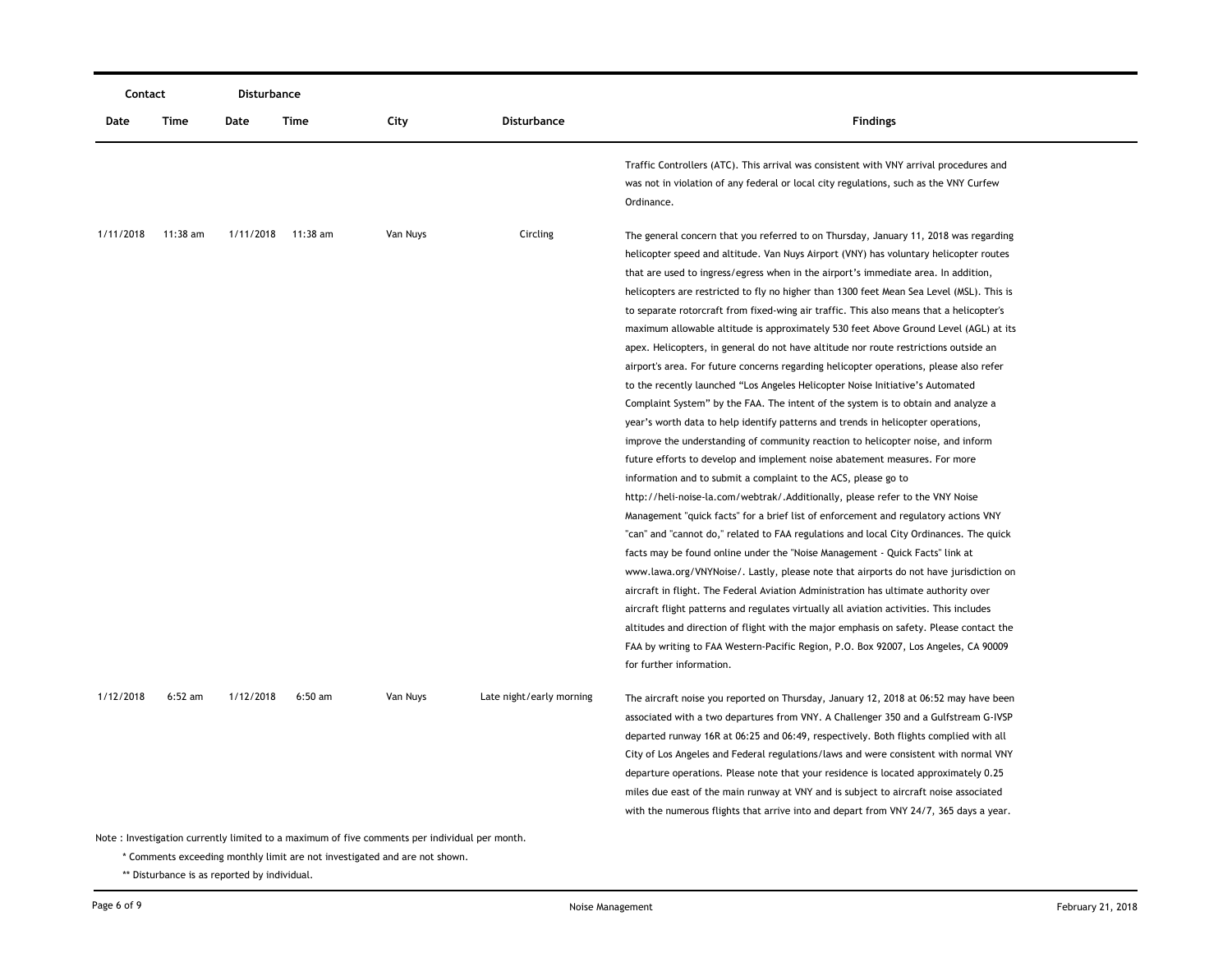| Contact   |           | Disturbance |           |             |                          |                                                                                                                                                                               |
|-----------|-----------|-------------|-----------|-------------|--------------------------|-------------------------------------------------------------------------------------------------------------------------------------------------------------------------------|
| Date      | Time      | Date        | Time      | City        | <b>Disturbance</b>       | <b>Findings</b>                                                                                                                                                               |
| 1/12/2018 | $8:48$ am | 1/12/2018   | 12:54 am  | Lake Balboa | Unusually loud           |                                                                                                                                                                               |
|           |           |             |           |             |                          | The aircraft noise you reported on Thursday, January 12, 2018 at 00:54 may have been<br>associated with a Beechjet 400 arrival to VNY. The aircraft noise associated with the |
|           |           |             |           |             |                          | landing was caused by reverse-thrust, which is employed by the flight crew to slow the                                                                                        |
|           |           |             |           |             |                          | aircraft down safely. Local weather and atmospheric conditions can have an effect on                                                                                          |
|           |           |             |           |             |                          | the aircraft noise that reaches the adjacent communities. Under poor weather                                                                                                  |
|           |           |             |           |             |                          | conditions, departure back-blast and arrival reverse-thrust noise can sometimes travel                                                                                        |
|           |           |             |           |             |                          | further since the sounds associated with aircraft operations are amplified. *                                                                                                 |
| 1/13/2018 | $2:06$ am | 1/13/2018   | $2:05$ am | Van Nuys    | Late night/early morning | The aircraft that you reported on Saturday, January 13, 2018 at 02:05 was conducting                                                                                          |
|           |           |             |           |             |                          | a Medevac Operation (Lifeguard-Life Saving Operation). This departure was under the                                                                                           |
|           |           |             |           |             |                          | direction and control of the Federal Aviation Administration (FAA) SoCal Air Traffic                                                                                          |
|           |           |             |           |             |                          | Controllers (ATC). The aforementioned departure complied with all City of Los Angeles                                                                                         |
|           |           |             |           |             |                          | and Federal regulations/laws and was consistent with normal VNY departure                                                                                                     |
|           |           |             |           |             |                          | operations.                                                                                                                                                                   |
| 1/15/2018 | $1:35$ am | 1/15/2018   | $1:34$ am | Van Nuys    | Late night/early morning | The jet aircraft you reported on Monday, January15, 2018 at 01:30 was a Gulfstream                                                                                            |
|           |           |             |           |             |                          | G-V that departed Van Nuys Airport (VNY) to the north from runway 34L. This flight                                                                                            |
|           |           |             |           |             |                          | was conducted under the control and direction of Federal Aviation Administration (FAA)                                                                                        |
|           |           |             |           |             |                          | SoCal Air Traffic Controllers (ATC). The aforementioned departure was consistent with                                                                                         |
|           |           |             |           |             |                          | normal VNY departure northerly operations and procedures and was not in violation of                                                                                          |
|           |           |             |           |             |                          | any federal or local city regulations, such as the VNY Curfew Ordinance. For more                                                                                             |
|           |           |             |           |             |                          | information on the VNY Curfew Ordinance, please visit www.lawa.org/VNYNoise. *                                                                                                |
| 1/16/2018 | 7:01 pm   | 1/16/2018   | $2:40$ am | North Hills | Late night/early morning | The aircraft you reported on Tuesday, January 16, 2018 at 02:40 was Bell Jetranger III                                                                                        |
|           |           |             |           |             |                          | helicopter that was operated by the Los Angeles Police Department (LAPD) Air Support                                                                                          |
|           |           |             |           |             |                          | Division (ASD) conducting official LAPD business. The LAPD ASD routinely patrols and                                                                                          |
|           |           |             |           |             |                          | supports police ground units in the many neighborhoods located within the City of Los                                                                                         |
|           |           |             |           |             |                          | Angeles. It is not uncommon to have multiple fly-overs of an area during a relatively                                                                                         |
|           |           |             |           |             |                          | short period of time. This helicopter overflight was not associated with Van Nuys                                                                                             |
|           |           |             |           |             |                          | Airport (VNY) operations.                                                                                                                                                     |
| 1/17/2018 | $7:05$ pm | 1/17/2018   | $4:37$ pm | Los Angeles | Low flying               | The aircraft you reported on Wednesday, January 17, 2018 at 16:37 was a Gulfstream                                                                                            |
|           |           |             |           |             |                          | G-IVSP that arrived to Van Nuys Airport (VNY) under the direction and control of the                                                                                          |
|           |           |             |           |             |                          | Federal Aviation Administration (FAA) Air Traffic Controllers (ATC). At the time,                                                                                             |
|           |           |             |           |             |                          | Northerly Operations were in effect at VNY due to northerly wind conditions.                                                                                                  |
|           |           |             |           |             |                          |                                                                                                                                                                               |

\* Comments exceeding monthly limit are not investigated and are not shown.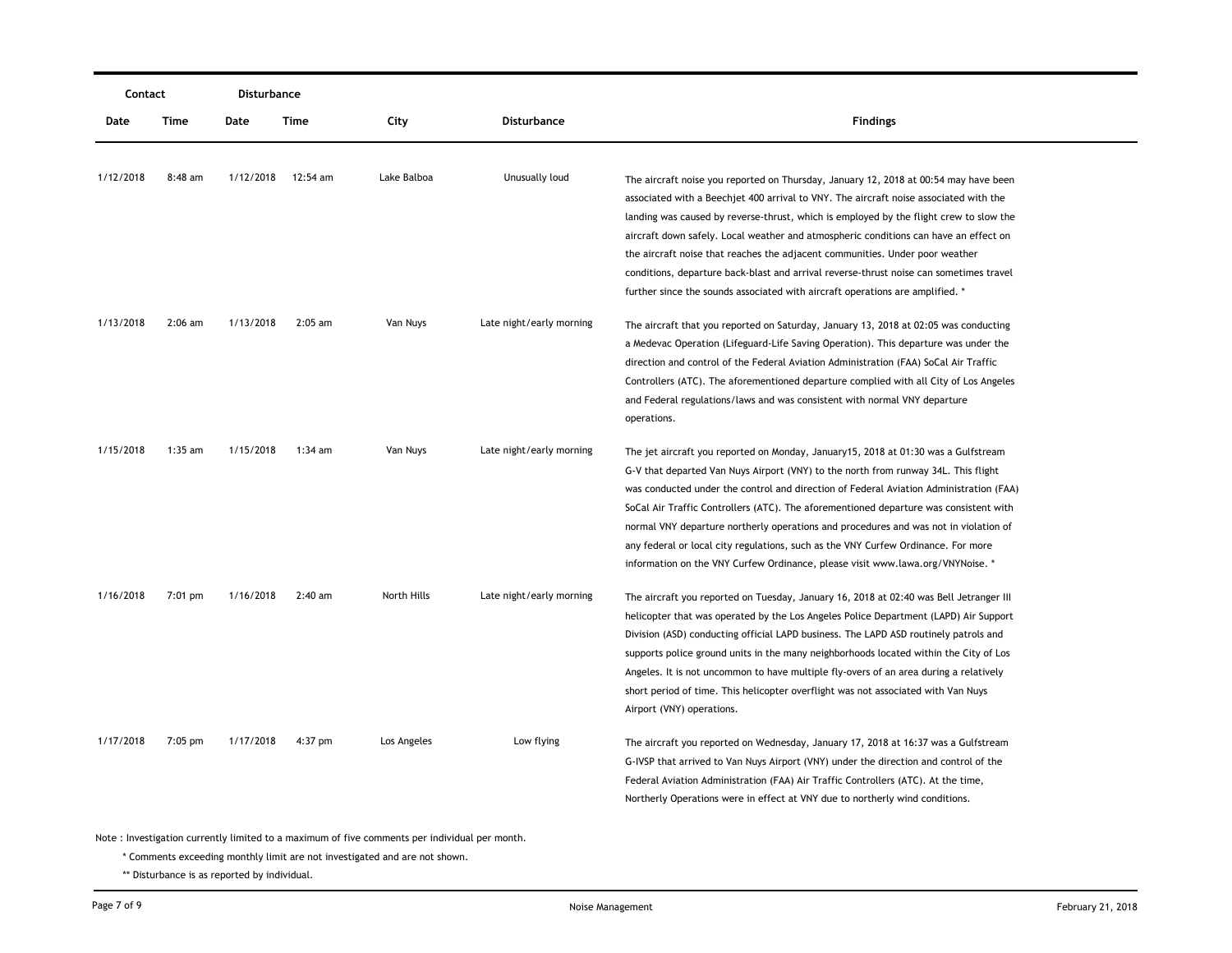| Contact   |          | Disturbance |          |             |                          |                                                                                                                                                                                                                                                                                                                                                                                                                                                                                                                                                                                                                                                                                                                                                                                                                                                                                                                                                                                                                                                                                                                                                                                                                                                                                                                                                                                                                                                                                                                                                                                                                                                                                                                                  |
|-----------|----------|-------------|----------|-------------|--------------------------|----------------------------------------------------------------------------------------------------------------------------------------------------------------------------------------------------------------------------------------------------------------------------------------------------------------------------------------------------------------------------------------------------------------------------------------------------------------------------------------------------------------------------------------------------------------------------------------------------------------------------------------------------------------------------------------------------------------------------------------------------------------------------------------------------------------------------------------------------------------------------------------------------------------------------------------------------------------------------------------------------------------------------------------------------------------------------------------------------------------------------------------------------------------------------------------------------------------------------------------------------------------------------------------------------------------------------------------------------------------------------------------------------------------------------------------------------------------------------------------------------------------------------------------------------------------------------------------------------------------------------------------------------------------------------------------------------------------------------------|
| Date      | Time     | Date        | Time     | City        | <b>Disturbance</b>       | <b>Findings</b>                                                                                                                                                                                                                                                                                                                                                                                                                                                                                                                                                                                                                                                                                                                                                                                                                                                                                                                                                                                                                                                                                                                                                                                                                                                                                                                                                                                                                                                                                                                                                                                                                                                                                                                  |
|           |          |             |          |             |                          | Whenever northerly winds occur, all aircraft arrivals and departures are directed to<br>head north into the wind due to aircraft safety requirements, and to maximize aircraft<br>performance. Our investigation further shows that the arrival of this aircraft was<br>consistent with normal VNY Northerly Operations. Under ATC's direction, this aircraft<br>overflew your neighborhood at approximately 2,680 feet Mean Sea Level (MSL) as<br>measured by VNY's Airport Noise Monitoring and Management System (ANOMS) to safely<br>descend and land on runway 34L. Please note, airports do not have jurisdictions over<br>aircraft in flight, how frequently or where the FAA ATC may sequence aircraft. The FAA<br>has ultimate authority over aircraft flight patterns and regulates virtually all aviation<br>activity. Please contact the FAA by writing to FAA Western-Pacific Region, P.O. Box<br>92007, Los Angeles, CA 90009 for further information regarding aviation matters.                                                                                                                                                                                                                                                                                                                                                                                                                                                                                                                                                                                                                                                                                                                                  |
| 1/18/2018 | 12:53 pm | 1/18/2018   | 5:50 am  | Van Nuys    | Late night/early morning | The jet aircraft you reported on Thursday, January 18, 2018 at 05:50 was a Gulfstream<br>G-200 that departed Van Nuys Airport (VNY) to the north from runway 34L under the<br>control and direction of Federal Aviation Administration (FAA) SoCal Air Traffic<br>Controllers (ATC). The aforementioned departure was consistent with normal VNY<br>departure northerly operations and procedures and was not in violation of any federal<br>or local city regulations, such as the VNY Curfew Ordinance. The VNY Curfew only<br>prohibits the DEPARTURE of older, louder Stage 2 aircraft exceeding a specified noise<br>level established in an FAA Advisory Circular between 2200 and 0700 the following day.<br>It is important to note that this "partial" curfew does not prohibit any aircraft from<br>landing nor does it prohibit newer Stage 3 or Stage 4 aircraft from departing VNY.<br>Additionally, helicopters, medical life-flights (lifeguard operations), military or other<br>government owned/operated aircraft involved in law enforcement, emergency<br>response, fire or rescue operations are exempt from the curfew. The full text of the<br>Ordinance can be viewed by visiting www.lawa.org/VNYNoise/ and clicking<br>"Documents," then "Noise Abatement and Curfew Regulation." Lastly, airports do not<br>have jurisdictions over aircraft in flight, how frequently or where the FAA ATC may<br>sequence aircraft. The FAA has ultimate authority over aircraft flight patterns and<br>regulates virtually all aviation activity. Please contact the FAA by writing to FAA<br>Western-Pacific Region, P.O. Box 92007, Los Angeles, CA 90009 for further information<br>regarding aviation matters. |
| 1/24/2018 | 12:47 pm | 1/24/2018   | 12:47 pm | North Hills | Flying over home         | The jet aircraft you reported on Wednesday, January 24, 2018 at 12:47 was an<br>Embraer Phenom 100 that arrived at Van Nuys Airport (VNY) from Hollywood-Burbank<br>Airport (BUR) under the control and direction of Federal Aviation Administration (FAA)                                                                                                                                                                                                                                                                                                                                                                                                                                                                                                                                                                                                                                                                                                                                                                                                                                                                                                                                                                                                                                                                                                                                                                                                                                                                                                                                                                                                                                                                       |

\* Comments exceeding monthly limit are not investigated and are not shown.